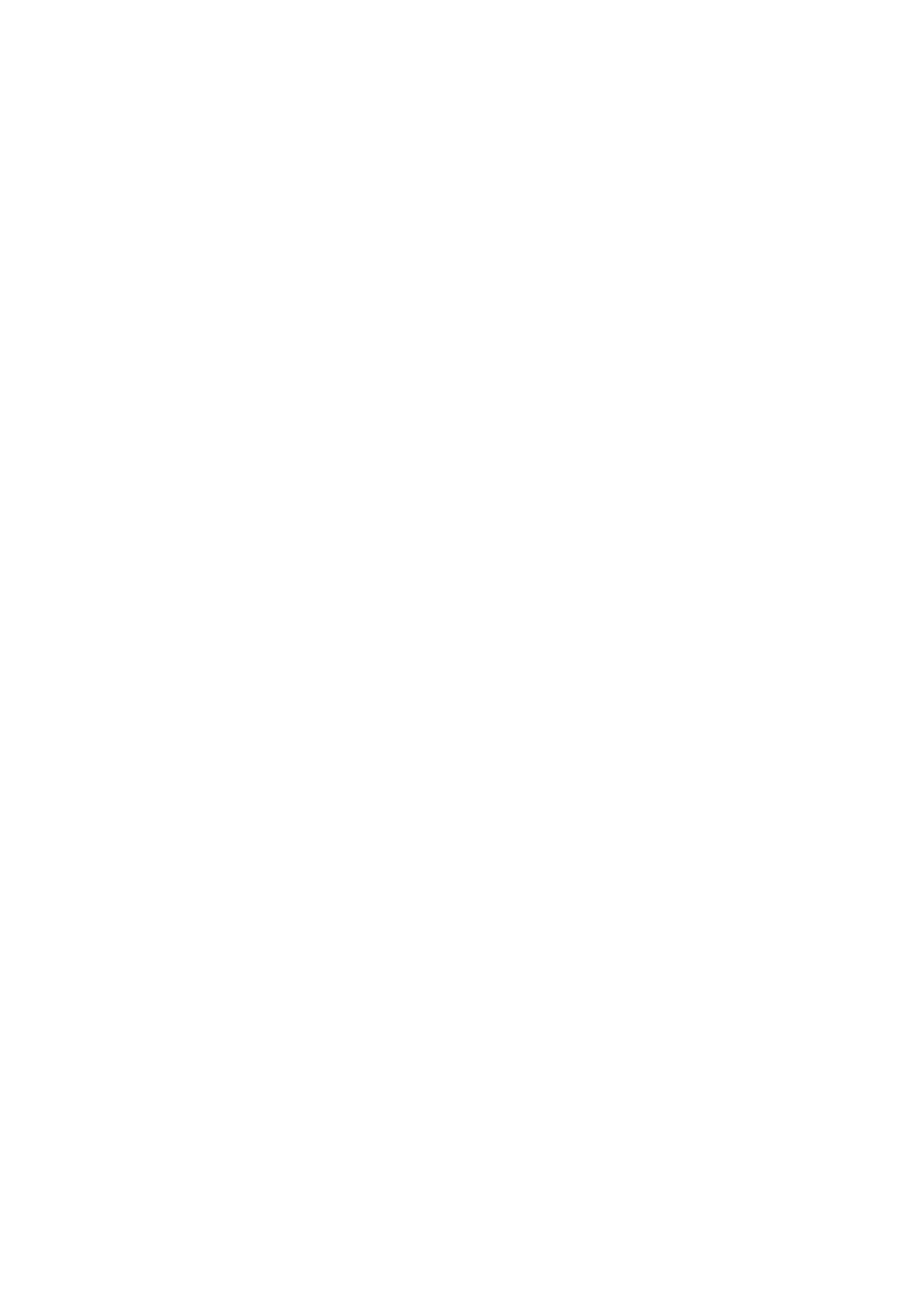

# **1 Welcome**

Kua uru mai a hau kaha, a hau maia, a hau ora, a hau nui, Ki runga, ki raro, ki roto, ki waho Rire, rire hau…pai marire

Translation (non-literal) - Rama Ormsby Let the winds bring us inspiration from beyond, Invigorate us with determination and courage to achieve our aspirations for abundance and sustainability Bring calm, bring all things good, bring peace… good peace.

# **2 Apologies**

Resolution number WHK/2022/85

MOVED by Chairperson C Handley, seconded by Member B Upchurch:

# **That the Waiheke Local Board:**

**a) accept the apology from member Paul Walden.**

**CARRIED**

# **3 Declaration of Interest**

There were no declarations of interest.

# **4 Confirmation of Minutes**

Resolution number WHK/2022/86

MOVED by Chairperson C Handley, seconded by Member B Upchurch:

# **That the Waiheke Local Board:**

**a) confirm the minutes of its ordinary meeting, held on Wednesday, 25 May 2022, as true and correct.**

**CARRIED**

# **5 Leave of Absence**

There were no leaves of absence.

#### **6 Acknowledgements**

There were no acknowledgements.

**7 Petitions**

There were no petitions.

#### **8 Deputations**

There were no deputations as this is an extraordinary meeting as part of a Special Consultative Process.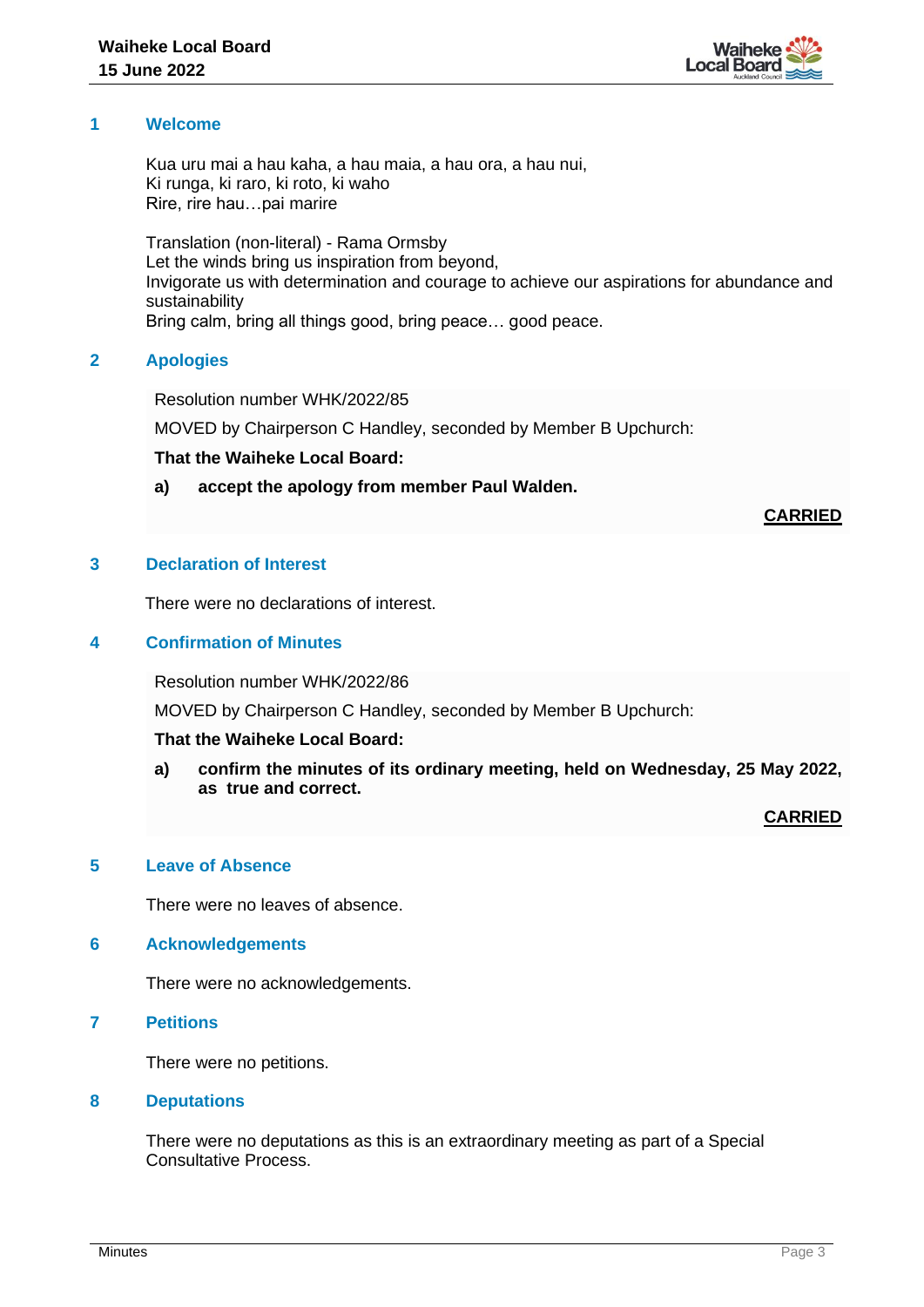

# **9 Public Forum**

There was no public forum as this is an extraordinary meeting as part of a Special Consultative Process.

#### **10 Extraordinary Business**

There was no extraordinary business.

# **11 Adoption of the Waiheke Local Board Agreement 2022/2023**

A document was tabled for this item. A copy has been placed on the official minutes and is available on the Auckland Council website as a minute attachment.

Resolution number WHK/2022/87

MOVED by Chairperson C Handley, seconded by Deputy Chairperson K Matthews:

#### **That the Waiheke Local Board:**

- **a) adopt the local content for the Annual Budget as tabled, which includes the Waiheke Local Board Agreement 2022/2023, the message from the chair, and local board advocacy.**
- **b) adopt a local fees and charges schedule for 2022/2023 (Attachment B of the agenda report).**
- **c) delegate authority to the Chair to make any final changes to the local content for the Annual Budget 2022/2023 (the Waiheke Local Board Agreement 2022/2023, message from the chair, and local board advocacy).**
- **d) note that the resolutions of this meeting will be reported back to the Governing Body when it meets to adopt the Annual Budget 2022/2023, including each Local Board Agreement, on 29 June 2022.**

#### **CARRIED**

#### **Attachments**

A 15 June 2022 Waiheke Local Board Business Meeting Minutes - Tabled document

#### **12 Consideration of Extraordinary Items**

There was no consideration of extraordinary items.

Chair Cath Handley closed the meeting with a karakia.

#### *Waiho i te toipoto kaua i te toiroa Let us keep close together, not far apart*

3.12 pm The Chairperson thanked Members for their attendance and attention to business and declared the meeting closed.

> CONFIRMED AS A TRUE AND CORRECT RECORD AT A MEETING OF THE WAIHEKE LOCAL BOARD HELD ON